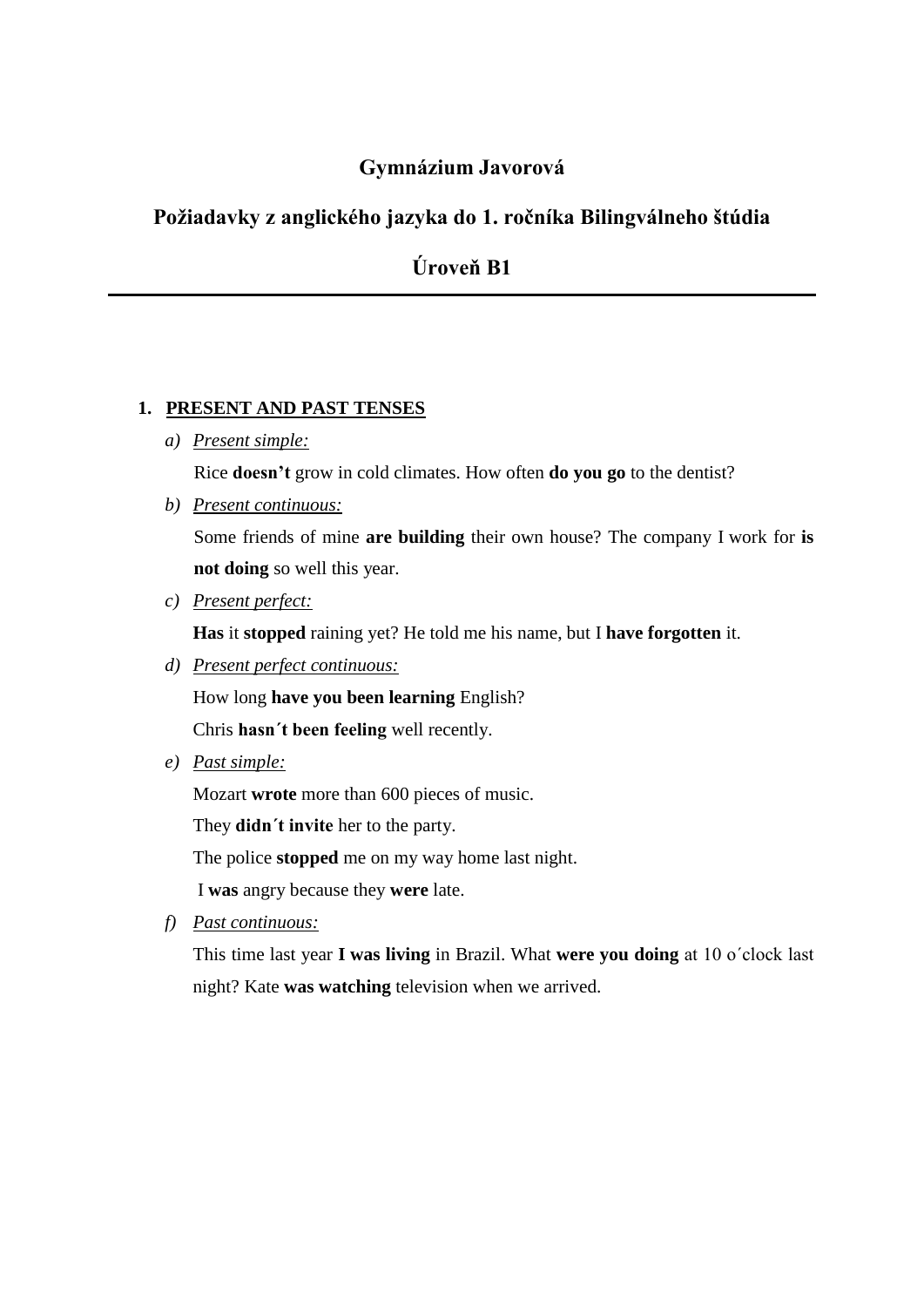## **2. FUTURE TENSES**

*a) Will:*

I think Sarah **will** like the present we bought for her.

- *b) Going to:* I feel terrible. I think I´m **going to** be sick.
- *c) Present simple with the future meaning:* I **start** my new job **on Monday**. What time **do you finish** work **tomorrow**? What time does the AGV bank open tomorrow?

## **3. THE ZERO AND THE FIRST CONDITIONAL**

- *a) The zero conditional: If + present simple, .... present simple (or vice versa)* **If** people **eat** too much, they **get** fat. Snakes **bite if** they **are** scared.
- *b) The first conditional: If + present simple, ..... will + infinitive* **If** it **rains**, I **won´t go** to the park. **If** I **see** her, I **will tell** her. She **will** miss the bus **if** she **doesn´t leave** soon.

## **4. PREPOSITIONS**

- *at, on , in, by, into, for, of, from, with, about*
- at five o´clock, at midnight, at Christmas, at the weekend, at the bus stop
- on Friday, on Christmas Day, on my birthday, on 16 May 1999, on the wall, on the beach
- in October, in the 1990s, in the afternoon, in the morning, in winter, in a room
- go by bus, a play wrote by Shakespeare, the light switch is by the door
- go into the room, a bird flew into the kitchen
- present for you, no reason for the delay
- nice of you, best of his works, full of mistakes, tired of waiting
- he is from Slovakia, from me to you, to suffer from heart disease
- to go with me, to fill the bottle with water, collision with a car
- dream about something, hear about new movie, learn about new things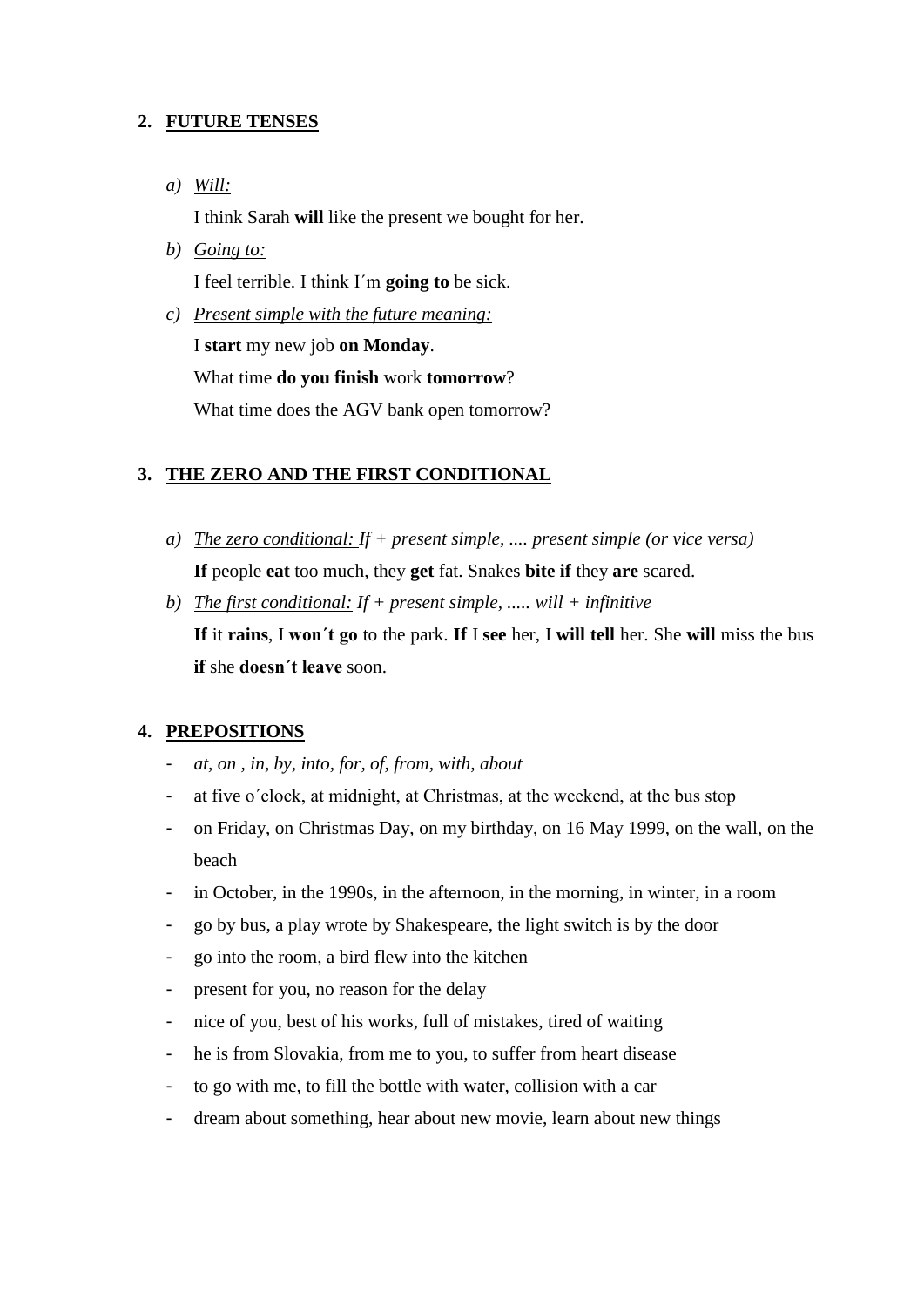## **5. RELATIVE CLAUSES (who/which/that)**

*a) Who*

The woman **who** lives next door is a doctor.

*b) That*

Have you found the keys **that** you lost?

#### **6. TIME CLAUSES**

- *when, while, since, for, after, as soon as, before, once*

#### **7. MODALS**

- *can, must, have to, had better, should, need (also in the negative form)*
- a) We can see the lake from our bedroom window. I cannot listen to this music anymore.
- b) You must be tired after the long journey. You don´t have to do it for me if you don´t want to.
- c) I have to wear glasses for reading. I mustn´t be late for the meeting.
- d) I had better go to bed; I have to get up early next morning.
- e) You should shut the window because it is getting cold here. You shouldn´t listen to her.
- f) I need to take a shower, I feel very dirty. Everything is ok, you needn't worry.

## **8. PASSIVE**

*a) Present simple:*

Two hundred people **are employed** by the company.

*b) Past simple:*

A lot of money **was stolen** in the robbery.

## **9. INDIRECT QUESTION**

- Can you tell me if the restaurant is closing now?
- Could you ask them where the gas station is?
- Can you tell me what time it is?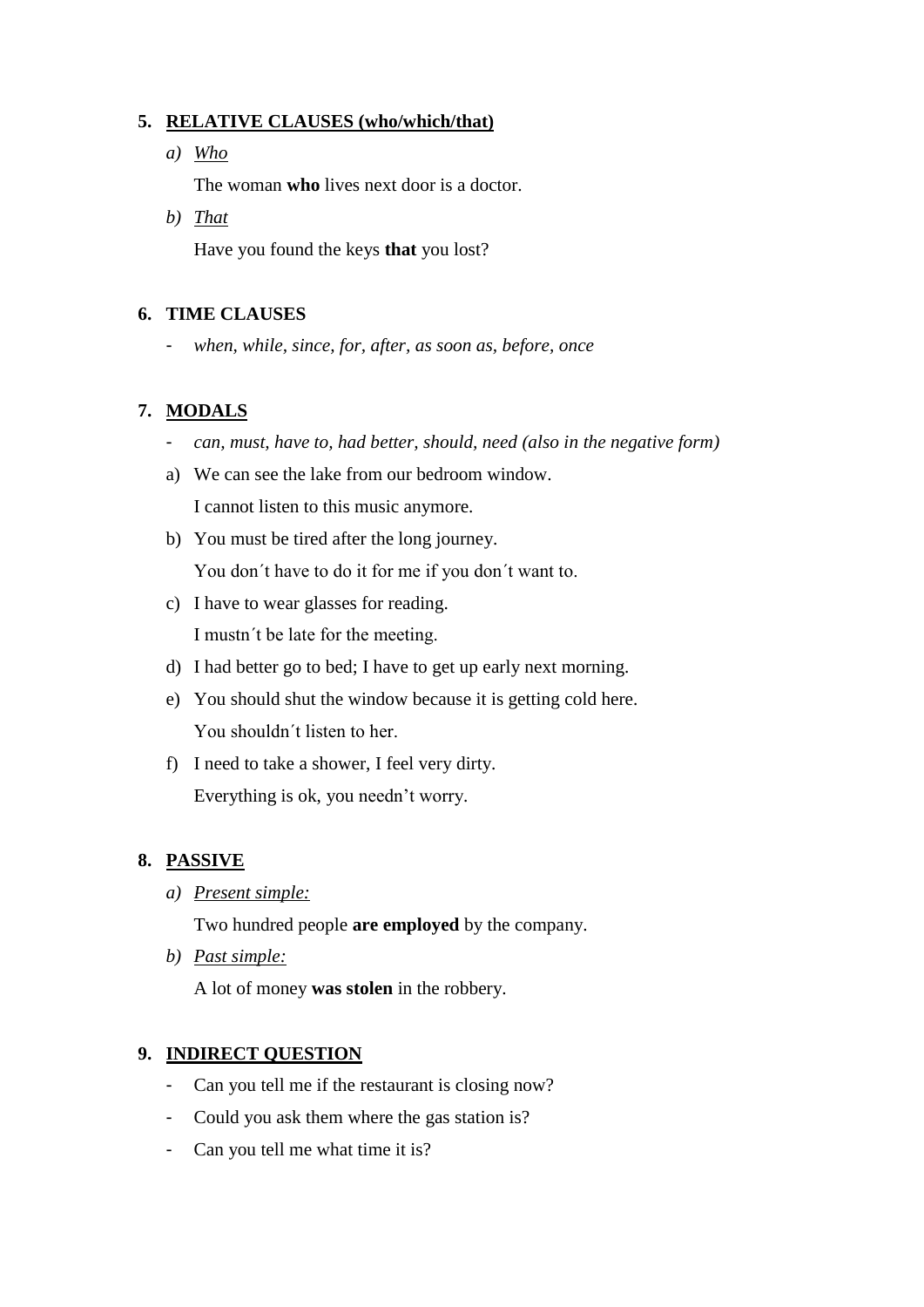### **10. INFINITIVE vs. GERUND**

- I love going to the cinema.
- I want to know more about you.
- I would like to ask you about your holiday.
- I came to London to study English.

# **11. ARTICLES (COUNTABLE/ UNCOUNTABLE), NOUNS (SINGULAR/ PLURAL)**

- I eat a banana every day. I like bananas.
- I eat rice every day. I like rice.
- Sandra is a nurse.
- Some friend of mine is coming to stay at the weekend.
- My trousers are too long.
- The government want to increase taxes.

#### **12. PRONOUNS**

- myself; yourself/ yourselves; himself herself itself/ themselves
- difference between mine and me

#### **13. SOME/ ANY**

He has got **some** work to do.

He never does **any** work.

## **14. QUANTIFIERS**

- *much, many, little, few, a lot, plenty*

We didn't spend **much** money.

We have lived here for **many** years.

We have a **little** time before the train leaves.

She's lucky. She has **few** problems.

I see David **a lot** these days.

There is no need to hurry. We've got **plenty** of time.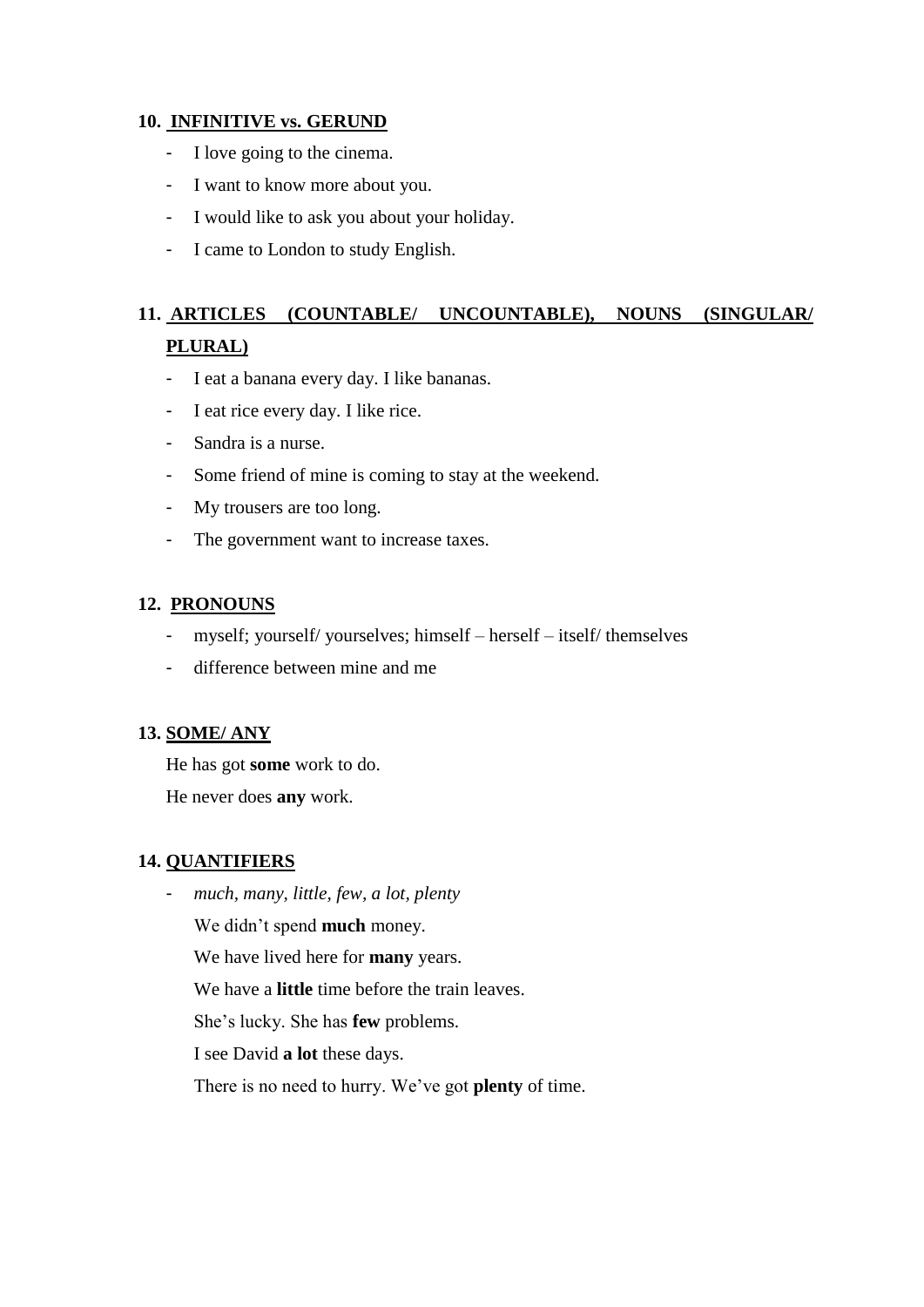### **15. ADJECTIVES: - ING; - ED**

Jane is **bored** because her job is **boring**. Julia thinks politics is **interesting**. Julia is **interested** in politics.

#### **16. COMPARISON OF ADJECTIVES / ADVERBS – REGULAR/ IRREGULAR**

- hard hard**er the** hard**est**
- fast fast**er the** fast**est**
- **little – less – the least**
- **bad – worse – the worst**
- **far – further – the furthest**

# **17. BASIC PHRASAL VERBS AND COLLOCATIONS (Frázové slovesá a kolokácie)**

- get up, look after, take over, sit down, make up, give in, look up, listen to, smile at, look at, wait for ....

## **18. SPELLING (PRAVOPIS)**

#### **Zmena y na i/ie:**

- podstatné mená: baby babies, lorry lorries, country countries
- slovesá: cry cries/cried, try tries/tried
- prídavné mená: lucky luckier luckiest, easy easier easiest
- príslovky: easy easily, temporary temporarily, day daily

#### **Zmena ie na y:**

slovesá: die – dying, lie – lying, tie – tying

#### **Zmeny v slovách končiacich sa na e:**

- slovesá: hope hoping, smile smiling, write writing
- prídavné mená: wide wider widest, late later latest
- príslovky: simple simply, reasonable reasonably

## **Zdvojenie spoluhlások:**

 **slovesá**: stop – stopped/stopping, rub – rubbing/rubbed, prefer – preferring/preferred, regret – regretting/regretted, travel – travelling/travelled, cancel – cancelling/cancelled